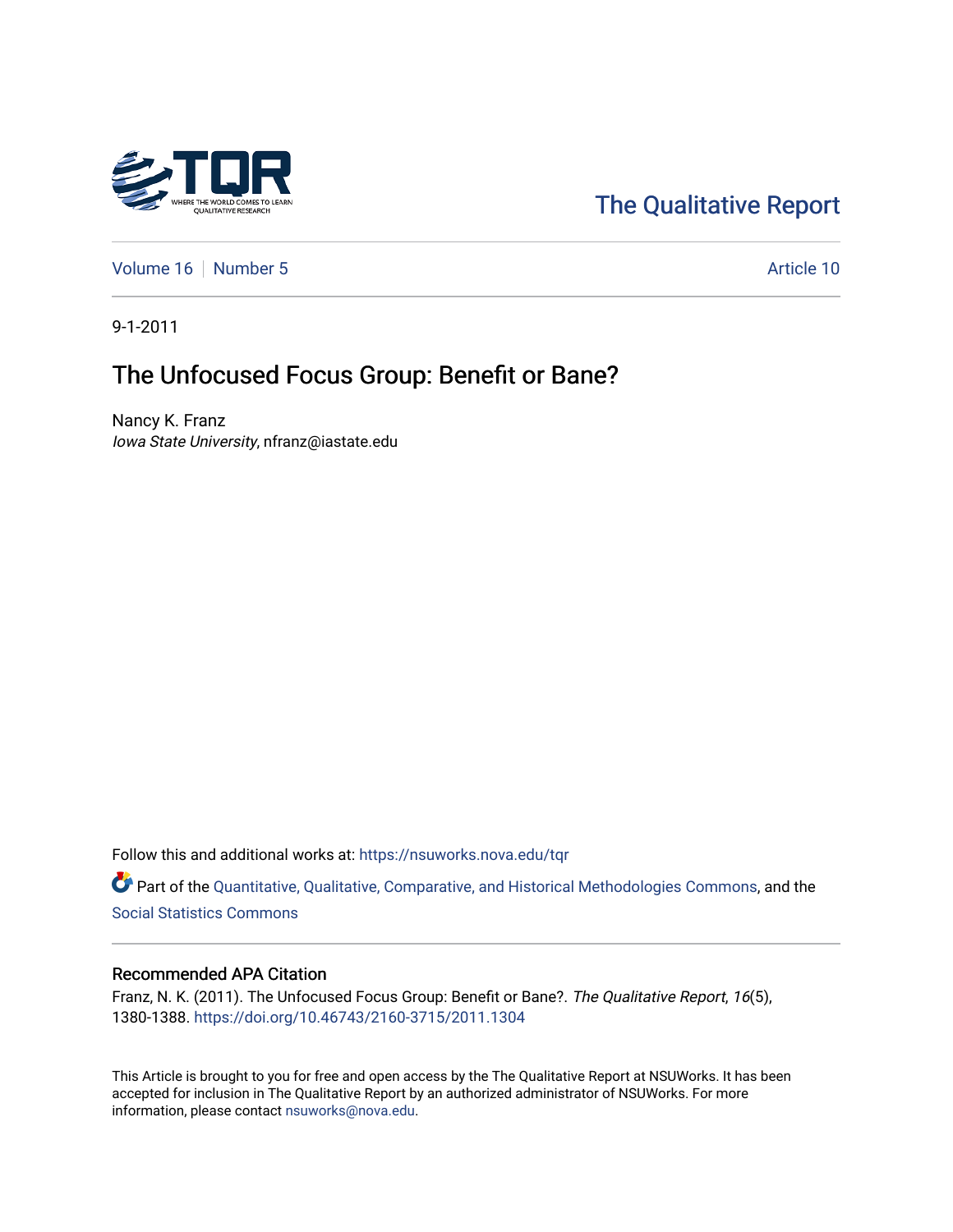

# The Unfocused Focus Group: Benefit or Bane?

# Abstract

Facilitating successful focus groups requires both science and art. One element that can fully challenge focus group facilitators includes how to handle the unfocused focus group. This article describes "unfocus" and the benefits and disadvantages of unfocus in focus groups. Lessons learned from and approaches taken on this journey are shared to enhance focus group facilitation best practices.

# Keywords

Focus Groups, Facilitation, Group Process, Context, Unfocus

## Creative Commons License



This work is licensed under a [Creative Commons Attribution-Noncommercial-Share Alike 4.0 License](https://creativecommons.org/licenses/by-nc-sa/4.0/).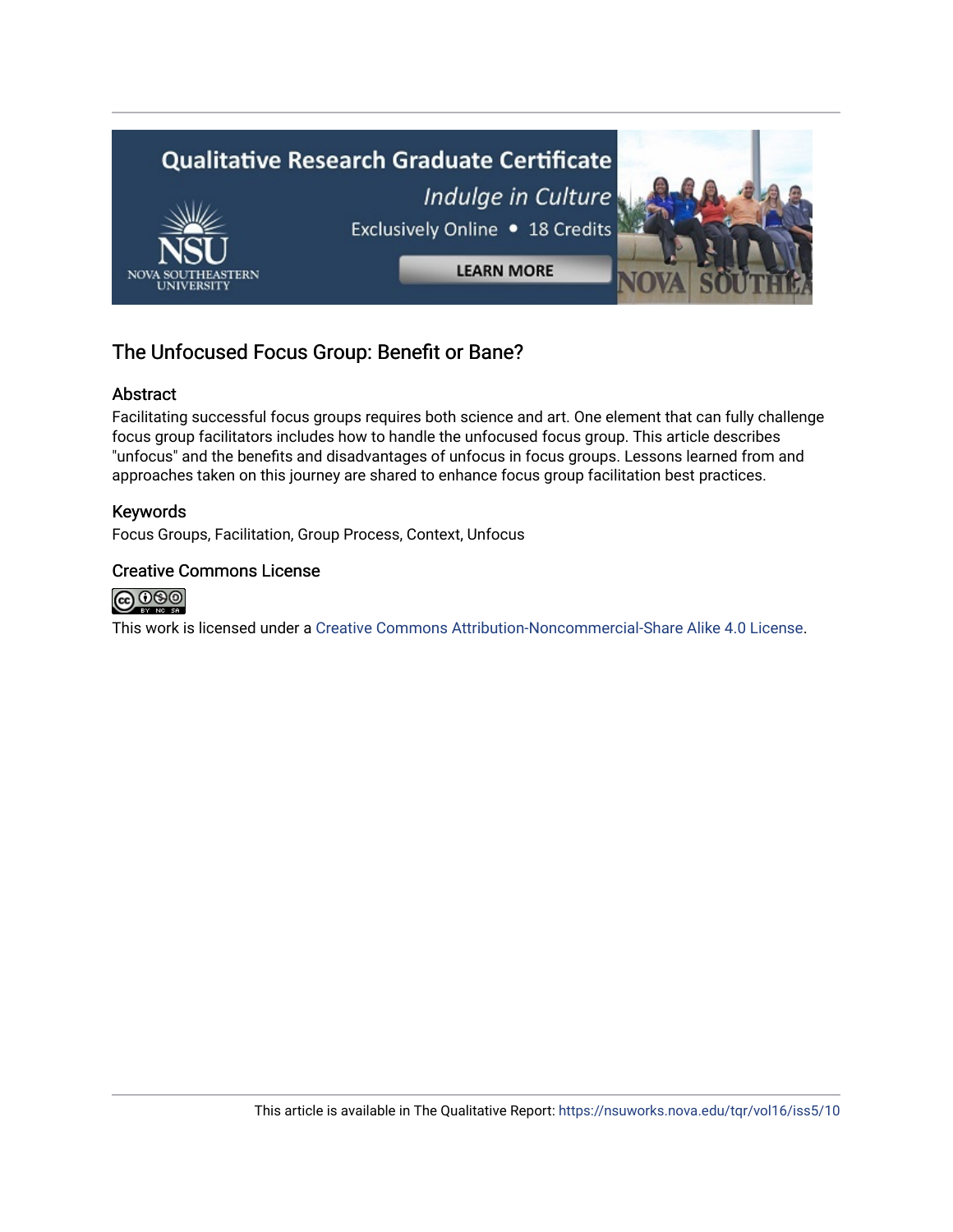# **The Unfocused Focus Group: Benefit or Bane?**

# Nancy K. Franz

Iowa State University, Ames, Iowa, USA

*Facilitating successful focus groups requires both science and art. One element that can fully challenge focus group facilitators includes how to handle the unfocused focus group. This article describes "unfocus" and the benefits and disadvantages of unfocus in focus groups. Lessons learned from and approaches taken on this journey are shared to enhance focus group facilitation best practices. Key Words: Focus Groups, Facilitation, Group Process, Context, Unfocus.* 

Focus groups have become increasingly popular for garnering information from select audiences on a particular topic (Larson, Grudens-Schuck, & Allen, 2004; Krueger & Casey, 2009). After 25 years of using focus groups for needs assessment, program evaluation, and social science research, I have noticed an important phenomenon. Sometimes the most interesting insights on the topic of study emerge from what I call "the unfocused focus group." I define unfocus in a focus group as substantive discussion on topics not directly tied to the goals of the project. Sometimes the group repeatedly moves away from the intended discussion even though a skilled facilitator is present. As a facilitator of these groups, I was taught to keep a tight rein on the process by sticking to the interview protocol to obtain the best results. However, I increasingly find that unfocused conversations in focus groups can reveal important insights into the topic, the group's culture, the busy and messy context of life, and the value of the group experience for participants.

 Facilitating successful focus groups requires both science and art. One element that can fully challenge focus group facilitators includes how to handle the unfocused focus group. This article describes "unfocus," and the benefits and disadvantages of unfocus in focus groups. Lessons learned from and approaches taken on this journey are shared to enhance focus group facilitation best practices.

#### **Focus Groups**

## **The Value of Focus Groups**

Krueger and Casey (2009) define a focus group as a "carefully planned series of discussions to obtain perceptions on a defined area of interest in a permissive, nonthreatening environment" (p. 2). Focus groups were used during World War II to monitor the pulse of public response to wartime propaganda (Nassar-McMillan & Borders, 2002). Since then, focus groups have been used for market research, decision-making, product or program development, customer satisfaction, goal setting, policy making and testing, needs assessment, and as a research tool to listen and gather information to determine how people feel or think about an issue, product, or service (Krueger & Casey).

 Some social science researchers find focus groups provide an important venue for participatory studies where under heard people are given an opportunity to provide direct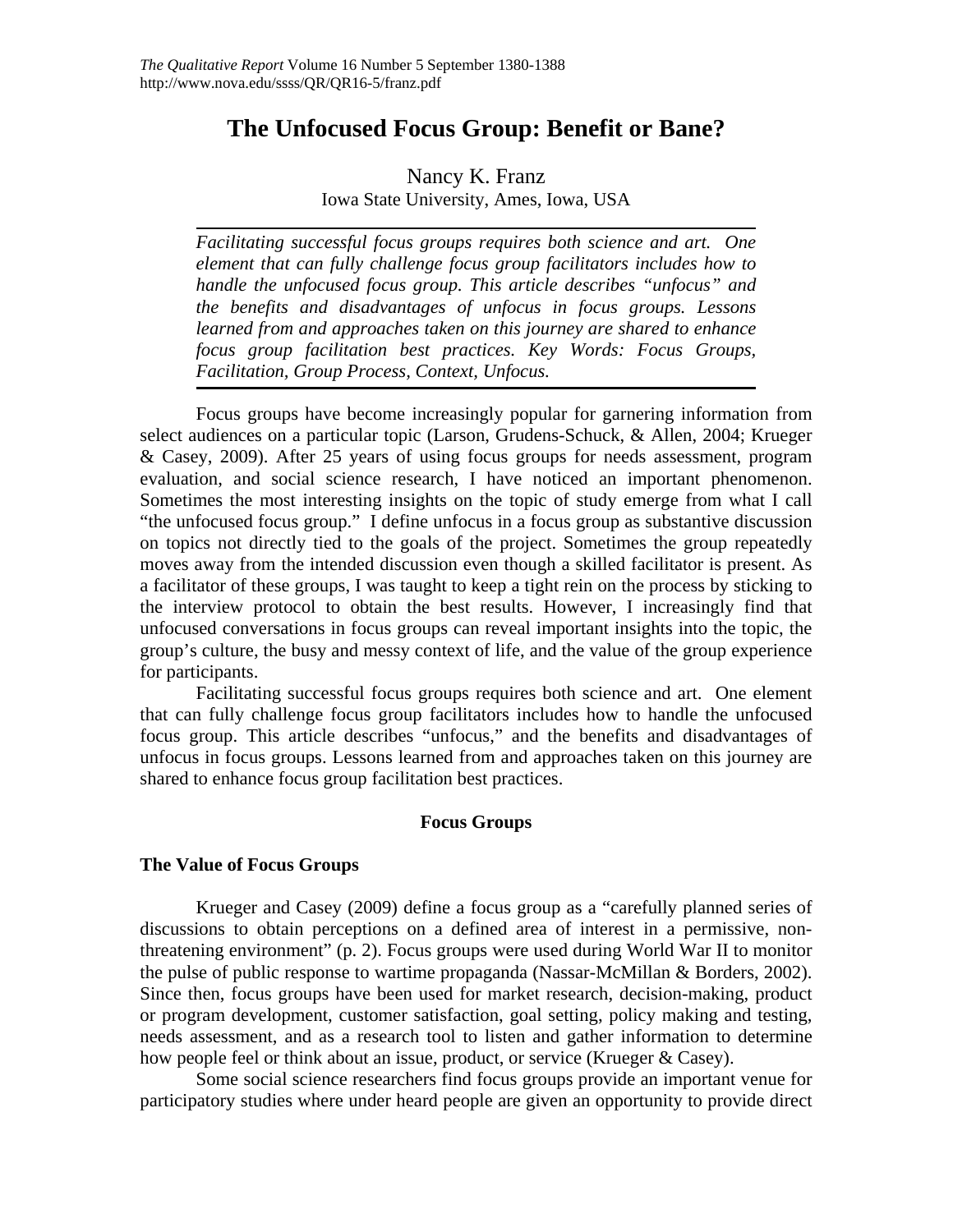information on a particular phenomenon. These groups allow for rich discussion between participants who build on each other's comments and hold each other accountable for the veracity of what is said based on their own experience (Linville, Lambert-Shute, Fruhauf & Piercy, 2003). Researchers often use focus groups as part of their methodology, alone or with other research methods, since they can gather substantial information in a short period and hear directly from those with the perspective they need (Krueger, 1988; Linville et al., 2003). In addition, Krueger finds researchers can get "believable results at a reasonable cost" (p. 20).

 Focus groups are used by decision makers to evaluate their organization or its programs (Krueger, 1988; Linville et al., 2003; Grudens-Schuck, Allen, & Larson, 2004). Participation in a focus group can result in increased engagement for and prevent conflict on issues or decisions being considered by meeting participants on their own turf (Holz-Clause & Jost, 1995; House & Howe, 1999; Linville et al.). Focus group discussions can lead to innovation and improvement of a program or organization (House & Howe). However, most importantly people enjoy focus groups. Krueger (2007) believes, "The magic of a focus group is that people feel comfortable" (p. 2). Specifically Madriz (2000) finds, "the interaction occurring within the group accentuates empathy and commonality of experiences and fosters self-disclosure and self-validation" (p. 842) resulting in an empowering environment. Some social science researchers also use focus groups simply for the value of observing people interact on a subject or to examine the cultural knowledge of a group (Soklaridis, 2009).

#### **Focus Group Participants**

The selection of focus group participants can determine the usefulness of the group discussion. Participants for the group should be selected based on characteristics they have in common related to the purpose of the study or project. This may include homogeneity in occupation, social class, level of education, or family characteristics (Kreuger & Casey, 2009). Highly differing characteristics can decrease the value of the data since people tend to censor their own ideas when faced with opposition (Kreuger, 1988; Grudens-Schuck et al., 2004). Participants should also be unfamiliar with each other since familiarity can inhibit disclosure, promote an established way of relating to each other, and may make it difficult to determine what influences the participants (Kreuger, 1988).

 The size of effective groups ranges from four to 12 participants, with the ideal size being seven to ten individuals (Krueger, 1988; Linville et al., 2003; Smithson, 2008; Krueger & Casey, 2009). Groups should be small enough for everyone to feel comfortable sharing their thoughts and large enough to provide a diversity of perspectives (Krueger). Multiple focus groups on the same topic are suggested to balance out the idiosyncrasies of individuals and groups and to include enough people who can best provide information and insight on what is being explored (Krueger).

#### **Focus Group Facilitation Best Practices**

The value of focus group discussion often relates directly to the skills and background of the facilitator (Allen, Grudens-Schuck, & Larson, 2004). Krueger and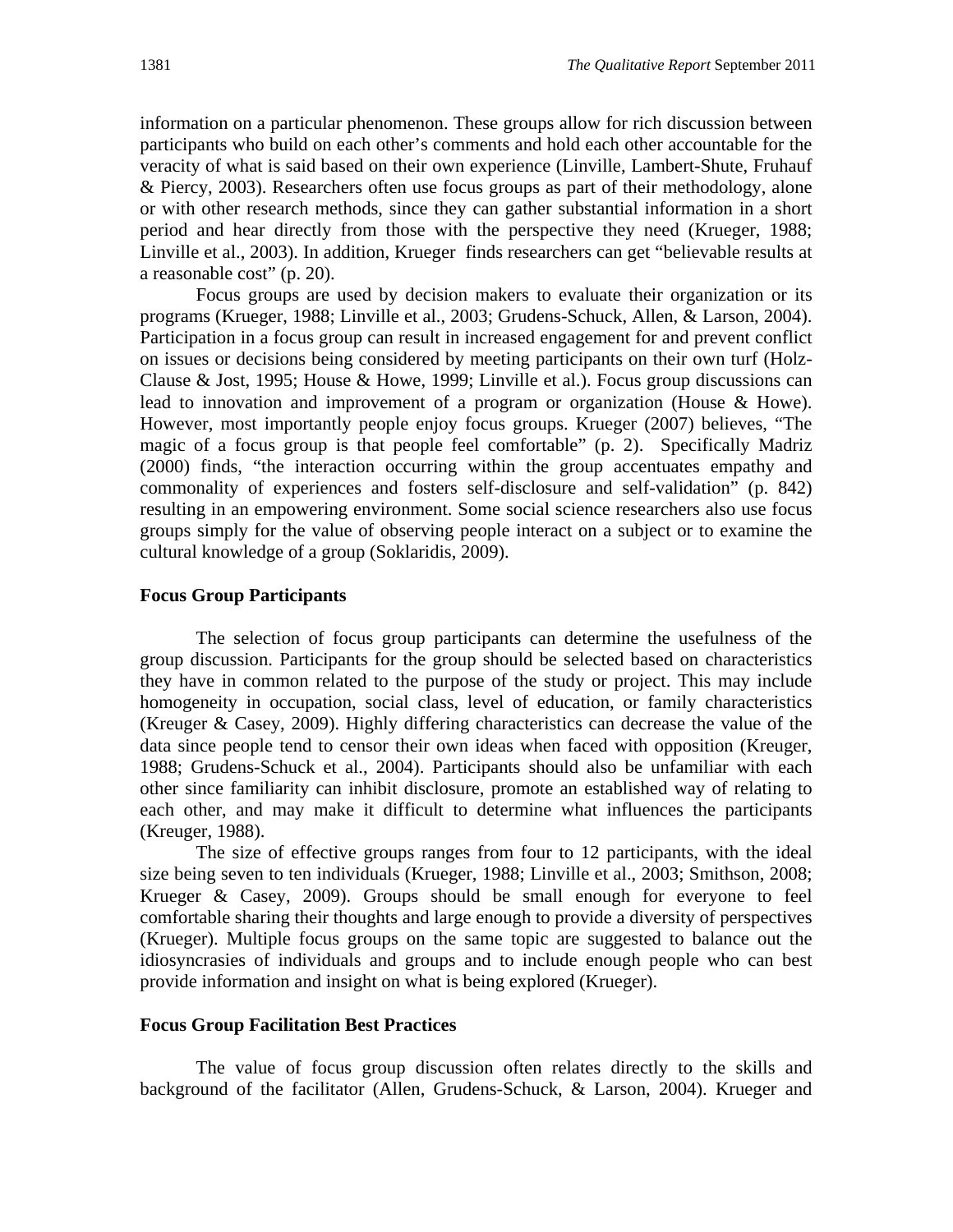Casey (2009) have found focus group facilitation best practices include respect for participants, empathy, background knowledge on the topic being discussed, clear written and oral communication, good listening skills, the ability to control personal views, a sense of humor, and the ability to handle unexpected situations. Krueger (1988; 2007) elaborates by suggesting the facilitator needs to use a variety of strategies to get participants fully involved in the conversation to connect with emotions, attitudes, and unconscious behaviors. He suggests this occurs by asking good questions, using skillful probing, pauses, comments, and body language including eye contact, and knowing when and how to move on to a new topic. Culver (2007) also suggests facilitators are successful when they keep the conversation moving, balance opinions in the group, encourage participation, paraphrase responses to ensure accuracy, and track and review strands of the conversation as the group proceeds. In summary, the best facilitators find ways to quickly adapt to the environment and culture of each group (Krueger, 2007).

 Linville et al. (2003) in their work with focus groups for participatory research found facilitation best practices require the facilitator to be inclusive by involving everyone in the discussion. They suggest rich data are produced by limiting the number of topics discussed by the group, focusing on the issues instead of people, encouraging both positive and negative feedback, dealing effectively with highly negative feedback, discussing obvious issues, and being directive if necessary. Above all they suggest an inclusive approach should "honor the knowledge and experience of people who typically do not have a voice" (p. 219) so they feel empowered to share their experiences. Particular wording and the use of humor with these groups needs to be appropriate for the context of the participants' lives (Larson et al., 2004). Quality data from under represented groups can be enhanced by selecting a facilitator with a background similar to the participants resulting in awareness of the participant's lives, detecting what is not being said, and better understanding group behavior (Smithson, 2000).

 Focus group facilitation best practices are often amplified by the art of asking questions. Facilitators need to be prepared, refrain from asking "why" questions that participants may be unable to answer, and avoid dichotomous questions (Krueger, 1988). Successful facilitators have studied background information on the questions being asked, have explored the context driving the questions, and have pilot tested the questions with a group similar to those being studied and then adjusted the protocol (Krueger).

#### **Facilitation Issues**

 The art and science of focus group success often mixes when issues arise. Researchers have found the naturalistic nature of focus groups provides more surprises for research than other research methods (Grudens-Schuck et al., 2004: Krueger & Casey, 2009). Krueger and Casey suggest weather, attendance, the venue, non-participants in the room, a nonverbal group, an overly verbal group, experts, dominant talkers, shy participants, ramblers, and timing of questions can create difficulties for facilitators. Additional issues may include participants being reluctant to share their thoughts with others present, the insider status of the facilitator, group authenticity, social norms practiced by the group, participant concerns about confidentiality, anonymity, and potential repercussions resulting from stating their opinions (Madriz, 2000; Linville et al., 2003; Grudens-Schuck et al.; Smithson, 2008; Soklaridis, 2009). Suggestions for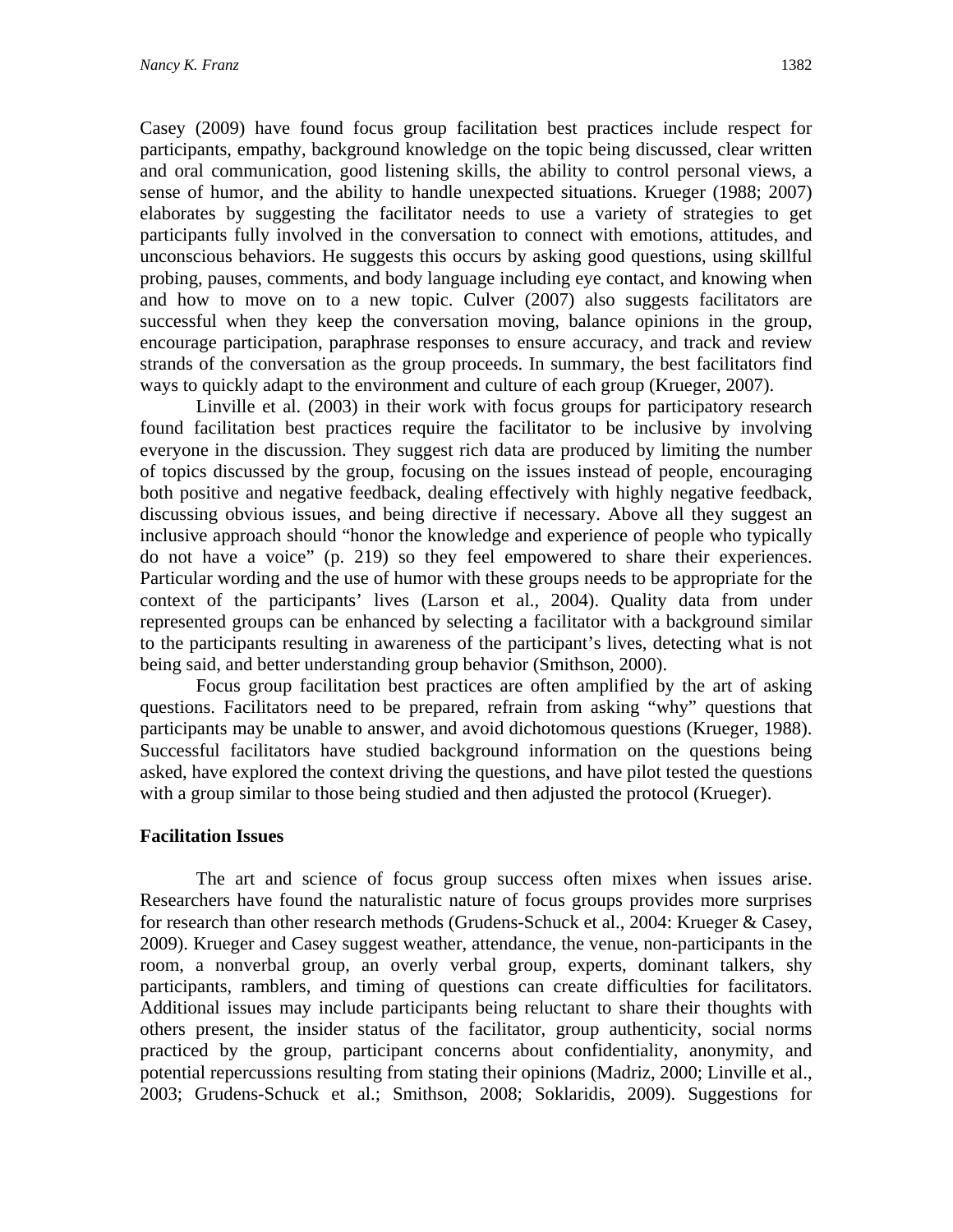facilitators to deal with these issues include being prepared by learning about groups and participants ahead of time, effectively using pauses and probes, preventing persuasion or conversion of opinions within the group, staying away from hot topics that produce extremely strong feelings, and fostering natural discussion rather than an artificial performance from the group (Grudens-Schuck et al.; Smithson; Krueger & Casey).

#### **Focus Versus Unfocus in a Group**

Focus group facilitators often struggle with group interaction on the degree to which they should allow the group to stray from the interview questions (Piercy, Franz, Donaldson & Richard, 2011). The literature provides mixed advice on this dilemma. Krueger (2007) believes the facilitator should stay on topic and deal with rambling participants since the discussion needs to be narrow and focused to stay true to the intent of this research method. However, he admits that focus groups have less control over groups than other methods since the group influences the discussion (Krueger, 1988). He suggests the facilitator in these cases should keep the group focused and refrain from using untrained facilitators who may allow wandering discussion.

 Grudens-Schuck et al. (2004) suggest it is important to keep participants from moving discussion in particular directions. However, they believe the facilitator should balance the control of the group between the facilitator and the group participants to produce important insights on human behavior. They suggest participants "have their say" rather than constantly being focused on the interview guide. They promote using probes to dig deeper to help create this balance. Smithson (2008) also shares this view by stating that research interests are best met by providing a balance between the research protocol and healthy discussion by participants.

 Some researchers find giving a large degree of control of the focus group discussion to group participants is beneficial. Madriz (2000) states:

On many occasions the participants moved away from the interview guide, tapping into areas of the topic that I had not previously considered. The process added a wealth of information to my research and gave me new insights (p. 846).

She suggests this unfocus might be helpful for other researchers to explore to improve data produced from focus groups.

#### **Causes and Examples of Unfocus**

Unfocus is often caused from assembling a focus group that is too diverse to allow a controlled discussion on the phenomenon. I have also found that background noise or critical events in the group's culture creates unfocus. This often stems from recent or cumulative personal or professional events taking place in the group's environment related to environmental, economic, or social forces.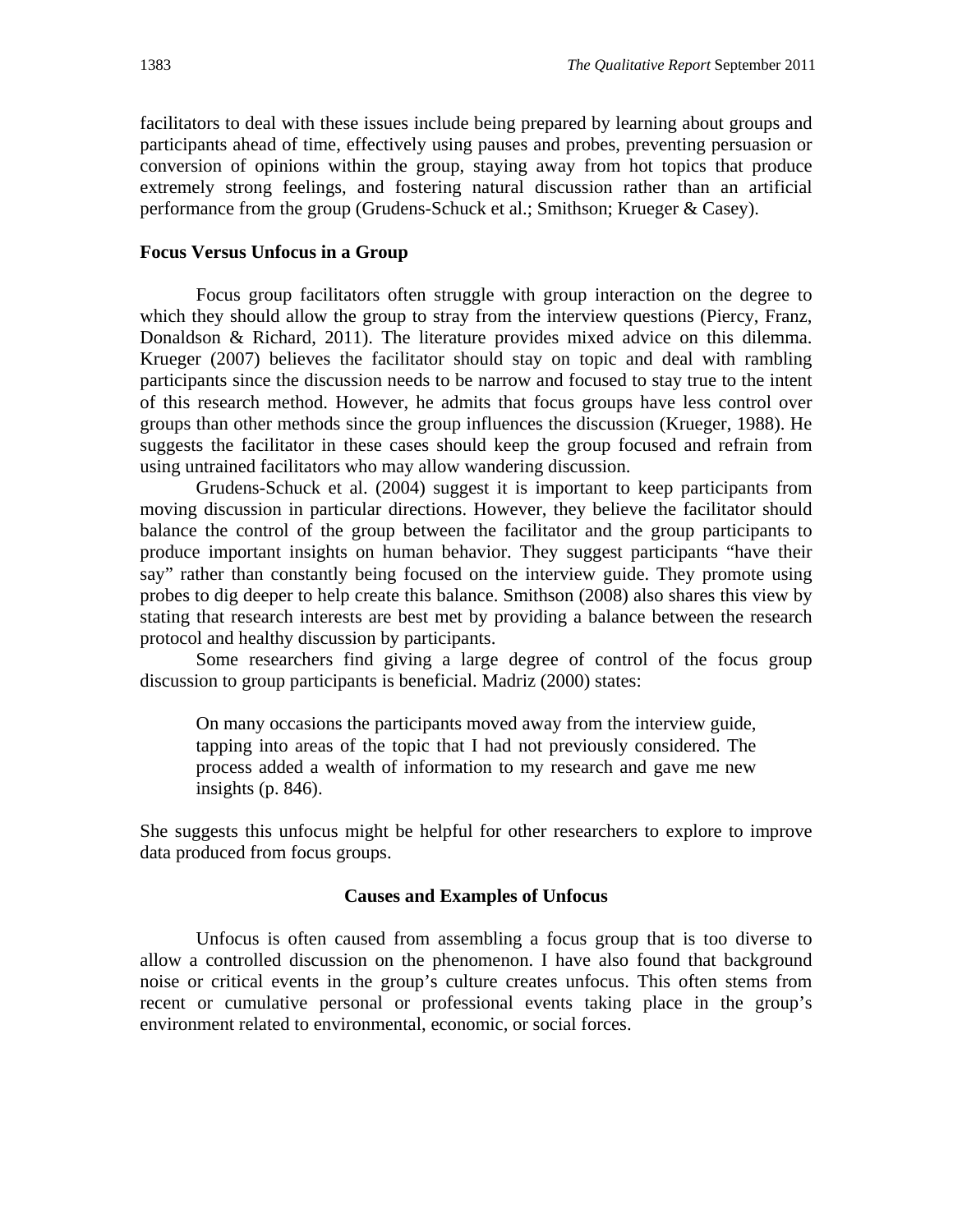One focus group I conducted assembled almost a dozen faculty members on a campus to discuss university engagement with communities and industry. Faculty gave examples of successful community engagement projects and their thoughts about conducting engagement work. The group was adamant that the promotion and tenure culture on campus did not promote engagement work. They felt it worked against them. This was not a unique perspective; however, this group failed to move on from this topic to address the remaining questions about engagement efforts. Even though I tried to bring the group back on topic numerous times, they continued to point out the woes of the promotion and tenure (P&T) culture including the words and actions of university administrators in not supporting engagement work for P&T. At one point I stated it was clear that the conflict between promotion and tenure and engagement was important to them. I noted that I had recorded their thoughts and that we needed to move on. In spite of this prompt, the group failed to return to the focus of the project. It turned into a complaint session that when listened to later spoke directly to a core concern not as passionately discussed by the other focus groups. After this experience I realized this group produced very important insights about their campus that shaped recommendations to this university on supporting faculty engagement with communities. It led to discovering that what the P&T guidelines said and what the faculty experienced about community engagement were two very different things.

## **Budget Strains on Learning from Each Other**

Another focus group that quickly became unfocused included ten cooperative Extension Agents and specialists discussing how farmers prefer to learn new information and skills and what that meant for these professionals' educational program delivery. (For more information including dialogue from this project see Piercy et al., 2011). Soon after I posed the first question to the group about farmer learning, they decided instead that they preferred to discuss their best practices in teaching with each other. Newer agents were asking more experienced agents what learning methods they used at field days and other events. They also deeply discussed the differences between information dissemination and learning. It appeared the participants were more interested in learning from each other than answering the interview questions. However, the conversation helped them personally learn from each other to improve their work. This unfocus appeared to result from ongoing budget cuts that prevented them from seeing each other in a face-to-face venue.

## **Mental Health Services**

I was involved with a series of focus groups sponsored by a county government to determine the best structure to deliver mental health services to county residents. The focus groups included users of mental health services, their caregivers, and the general public. One of the groups kept moving into discussions about the inefficiency of government due to poor elected leadership. One individual got irate when the facilitator repeatedly brought the conversation back to discussing mental health services. Eventually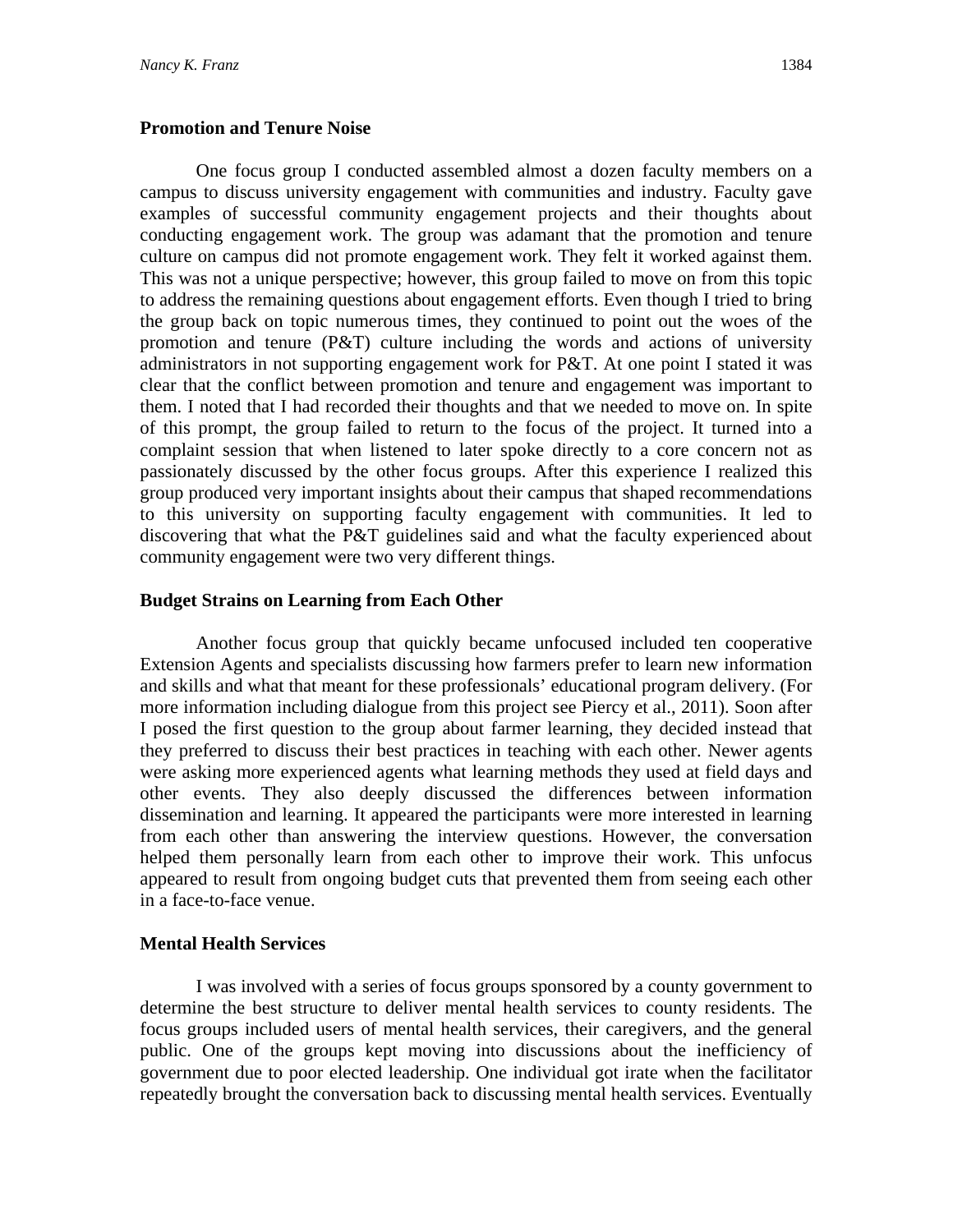the chair of the county board of supervisors removed the irate individual from the group so the conversation could focus on mental health services. In this instance, the unfocus helped me as a focus group facilitator better understand the importance of inviting the appropriate individuals to participate in groups including the potential pitfalls of involving a wide variety of perspectives. In this case I agree with Zuckerman-Parker and Shank (2008), "Sometimes, we choose to take bold and pioneering moves to extend our research practices, but, more often those moves are thrust upon us by virtue of circumstance" (p. 631). In this case, the unfocus helped me better understand focus group process best practices rather than insights on the phenomenon being discussed.

#### **Benefits of Unfocus**

What is the value of researcher or facilitator centered focus groups vs. participant centered focus groups? Smithson (2008) believes unfocus in a focus group can result in personal reflection, discovery of new things, and important networking for participants and the facilitator. I have personally found that unfocus can introduce new themes related to the goals of the project. For example, in the research project on how farmers learn, "unfocus times" surface an important theme on what motivates farmers to learn instead of just how they learn.

I also find unfocus in groups allows important issues often not directly tied to the project come into focus that may otherwise go unheard. This can help encourage conversation amongst participants who may otherwise have failed to participate. It may also increase participant satisfaction with the group and the group process.

 Unfocus in focus groups can serve as a form of learning, release, or therapy for group members. Gaining deeper insight into varying opinions often results from this process. Items seen as nuances or absent in some groups may be magnified in unfocused groups.

An unfocused focus group can serve as an outlier to compare and contrast with other groups about the phenomenon under study. For this type of unfocus to be successful and safe, the facilitator must honor the needs and immediate wishes of the participants over their own and be sure the appropriate people have been selected for participation in the group.

#### **Disadvantages of Unfocus**

I have discovered a variety of disadvantages to unfocus in focus groups. Counter to what is taught in most focus group facilitator training, (i.e., keeping the group on task, sticking to the interview protocol [Kueger & Casey, 2009]) the facilitator relinquishes control of the conversational path and the main focus group questions may not be answered. Minority voices may feel unwelcomed and may close down or even have negative feelings about the entity sponsoring the focus groups that inhibit next steps with research or organizational development. In some instances, the project may need to refocus due to the topics arising in the conversations or more focus groups may need to be added to more fully understand the topics that surfaced. Summarizing key themes in data analysis may be more difficult or require deeper, more nuanced analysis.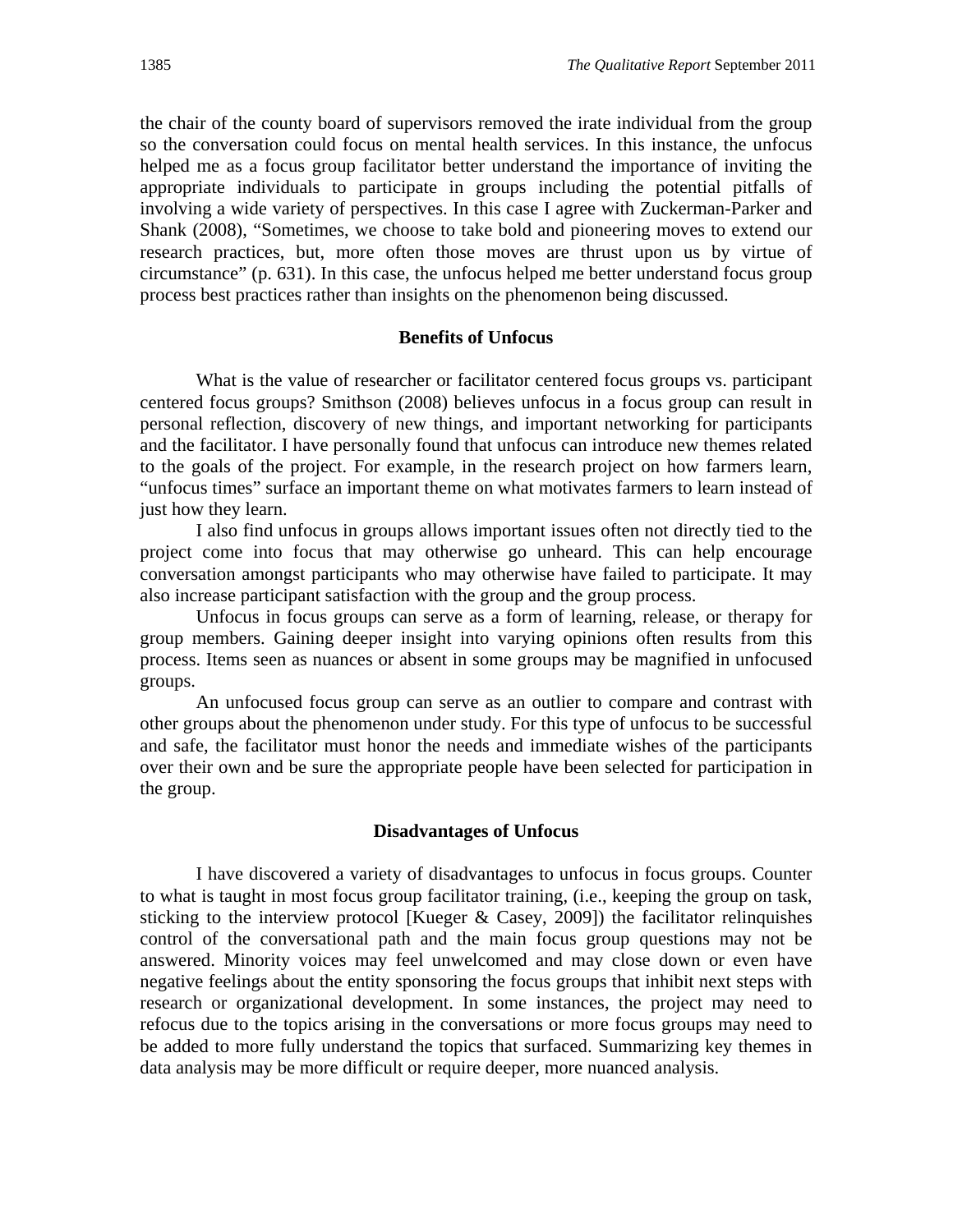Throughout the process of planning, conducting, and analyzing focus groups, unfocus can impact measures taken to ensure credibility, trustworthiness, and transferability (Guba & Lincoln, 1989). For example, the focus group facilitator should conduct member checks frequently throughout the focus group and data analysis processes with participants to ensure the "unfocus" is being interpreted appropriately. Triangulation of data with additional sources of information other than the focus group such as observations, secondary data, and survey data can become critical to more fully understand and interpret the nuances of the focus group's discussion. Involving one or more members of the "unfocus" focus group in data analysis could help provide deeper clarity of their lived experience to enhance credibility, trustworthiness, and transferability of the findings.

Participants in unfocused groups may become frustrated from not experiencing the original purpose of the group discussion so that full or authentic conversation on the phenomenon may not take place. As shown by the mental health services example, participants may become agitated and impede the group's discussion. Unfocus may cause mental and physical fatigue for the facilitator, potentially resulting in unwelcome stress or less than successful group discussion.

#### **Lessons Learned and Approaches Taken**

I have learned multiple lessons about facilitating unfocus in focus groups. It is important for focus groups to allow participants to connect with each and build trust before getting unfocused. I have also found that I, as a facilitator, need to be open to the role an unfocused focus group can have in surfacing important information. This requires being flexible as a focus group facilitator and having back up plans in case usual facilitation best practices fail.

Facilitators can recognize, encourage, and support unfocus by being open to colearning with focus group participants rather than just serving as a facilitative expert. With this approach, facilitators should refrain from making quick judgment about the value of the unfocused discussion by being too quick to bring the group back to the original protocol. Time can be a friend or an enemy in this process as the facilitator weighs the advantages and disadvantages of staying on track versus taking enough time to develop issues or concepts deeply. I also have found it is important to realize there are often no right or wrong answers.

From an ethical perspective, facilitators need to be careful about power imbalances in the group that privilege similar voices. A probe I often use to balance voices in a group includes, "Do you all agree?" Keeping views balanced may require the facilitator to learn about the potential for noise or conflict ahead of time that could influence the group focus (e.g., history, budget, critical events, pre-existing group culture). Smithson (2008) suggests balance of perceptions can be achieved when she says, "The talk should be both highly focused on predefined topics and issues and at the same time spontaneous and conversational" (p. 365). However, unfocus may cause too few people to speak. I also find the timing of a focus group in the life or participants can be critical and that facilitator skills and interests may help or hinder unfocus

Encouraging or handing unfocus may simply require the facilitator who originally intends to use a structured focus group interview protocol to instead be flexible by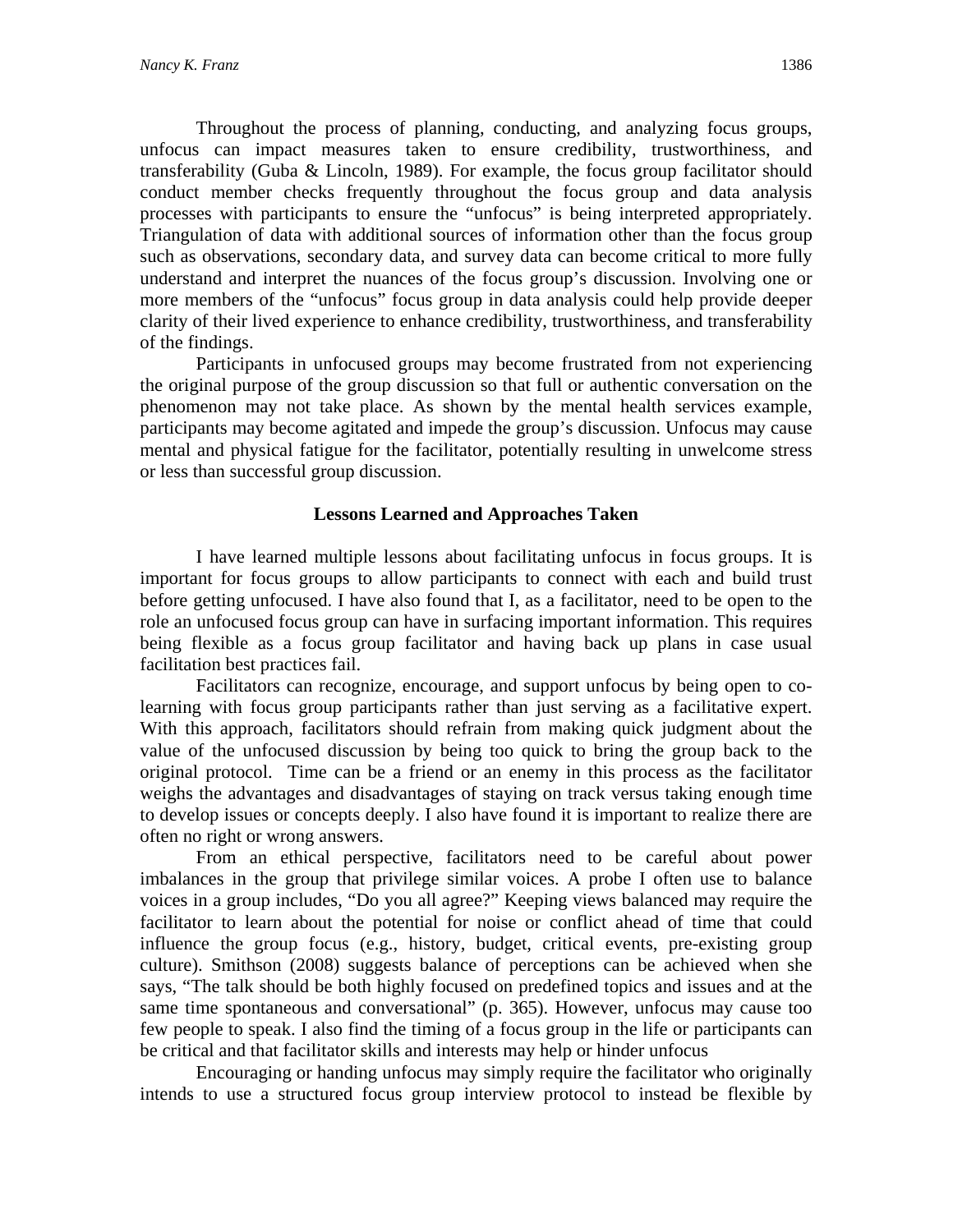moving into a more semi-structured, conversational, or open ended focus group interview protocol as needed (Patton, 2001). The process of allowing and managing unfocus in a focus group may simply be a more advanced facilitation technique (Krueger, 2007).

#### **Summary**

Focus groups are valuable for gathering important information and insights on a phenomenon. Effective focus groups require well trained facilitators to navigate the social processes involved in this work. One facilitation practice reviewed with mixed opinions in the literature includes to what degree a facilitator allows a group to "unfocus" from the project or research topic. In many instances "unfocus" in a focus group can enhance understanding of the topic and context being studied. However, focus group facilitators need to be prepared for the surprises that "unfocus" can bring to the group process and ways to handle it successfully.

#### **References**

- Allen, B. L., Grudens-Schuck, N., & Larson, K. (2004). Good intentions, muddled methods: Focus on focus groups*. Journal of Extension, 42*(4). Retrieved from http://www.joe.org/joe/2004august/tt1.shtml
- Culver, S. (May, 2007). *Focus groups*. Workshop presented by the Center for Excellence in Undergraduate Teaching at Virginia Polytechnic Institute and State University. Blacksburg, Virginia.
- Grudens-Schuck, N., Allen, B. L., & Larson, K. (2004). *Focus group fundamentals.* [Fact Sheet]. Ames, IA: Iowa State University Extension.
- Guba, E. G., & Lincoln, Y. S. (1989). *Fourth generation evaluation.* London, UK: Sage Publications.
- Holz-Clause, M., & Jost, M. (1995). Using focus groups to check youth perceptions of agriculture. *Journal of Extension, 33*(3). Retrieved from http://www.joe.org/joe/1995june/a3.php
- House, E., & Howe, K. R. (1999). *Values in evaluation and social research.* Thousand Oaks, CA: Sage Publications.
- Krueger, R. (2007). *Problems, challenges and headaches with focus group interviewing and strategies for responding*. Workshop presented at the American Evaluation Association annual conference. Baltimore, Maryland.
- Krueger, R. (1988). *Focus groups: A practical guide for applied research.* Newberry Park, CA: Sage Publications.
- Krueger, R., & Casey, M. (2009). *Focus groups: A practical guide for applied research*  (4th ed.). Thousand Oaks, CA: Sage Publications.
- Larson, K., Grudens-Schuck, N., & Allen, B., L. (2004). *Can you call it a focus group?*  [Fact Sheet]. Ames, IA: Iowa State University Extension.
- Linville, D., Lambert-Shute, J., Fruhauf, C. A., & Piercy, F. P. (2003). Using participatory focus groups of graduate students to improve academic departments: A case example. *The Qualitative Report, 8*(2), 210-223.
- Madriz, E. (2000). Focus groups in feminist research. In N. Denzin & Y. Lincoln (Eds.)